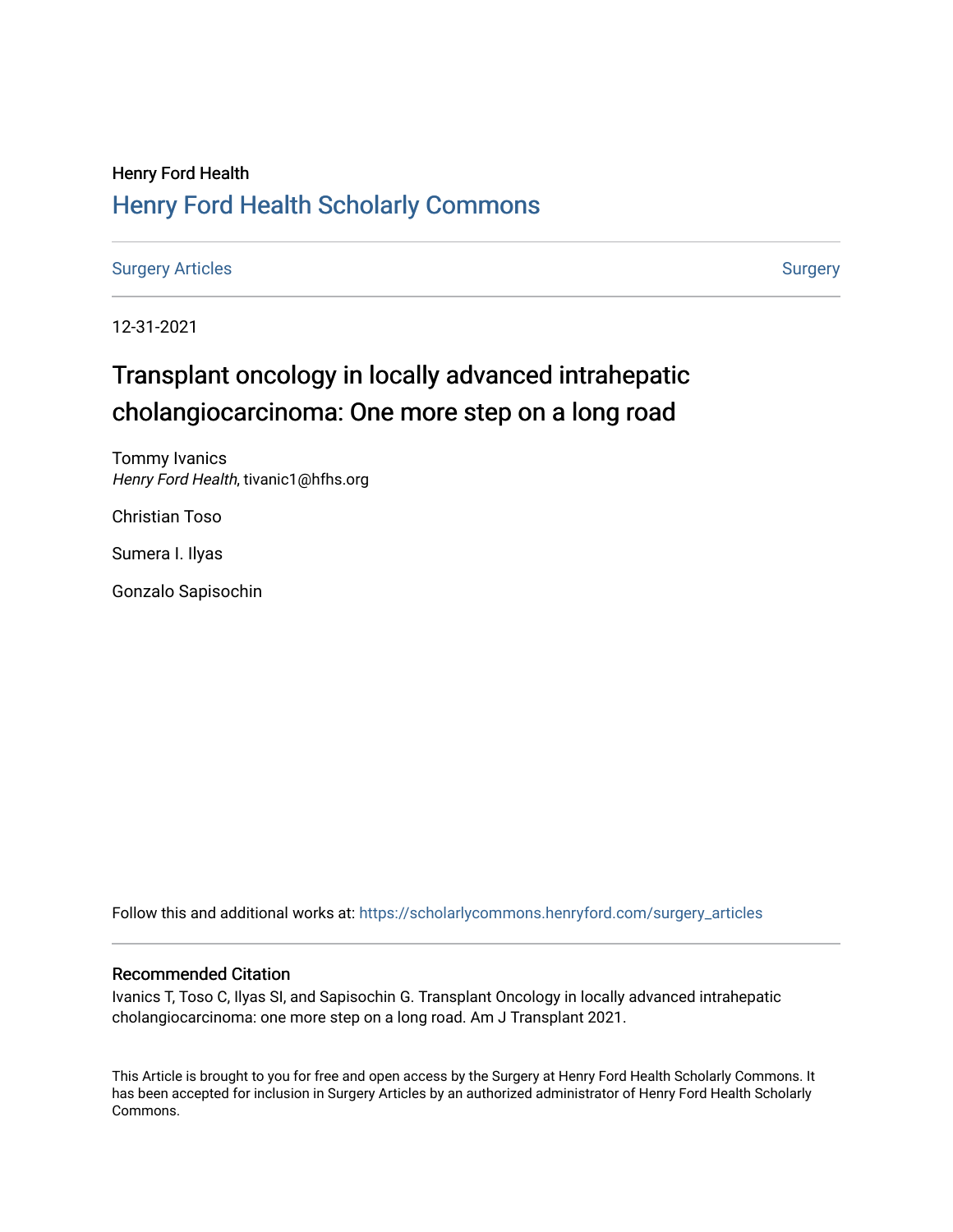## **EDITORIAL**



A.JT

# **Transplant oncology in locally advanced intrahepatic cholangiocarcinoma: One more step on a long road**

In the current issue of *American Journal of Transplantation*, McMillan et al. analyze the survival after liver transplantation (LT) for patients with locally advanced, unresectable, intrahepatic cholangiocarcinoma ( $\text{ICCA}$ ), building upon their earlier experience.<sup>1,2</sup> iCCA has long represented a contraindication for LT due to historically poor results, largely driven by an absence of strict selection criteria and limited understanding of tumor biology. The re-appraisal of LT as a curative-treatment modality for iCCA has been catalyzed by favorable oncologic results in patients with iCCA discovered after LT in several single- and multiinstitutional studies. $3$  Many iCCA patients present with locally advanced disease that precludes resection, resulting in dismal outcomes. Available treatment options for these patients include systemic and locoregional therapy—none of which have curative potential.

In contrast to previous studies in the field, all patients in the study by Mcmillan et al. had an iCCA diagnosis before listing. Their iCCA LT protocol is based on receipt of neoadjuvant therapy (with first-line being gemcitabine-cisplatin<sup>4</sup>) and demonstration of disease stability for at least six months (based on radiographic assessment). $^2$  To be included, patients could have any tumors confined to the liver in the absence of vascular or lymph node involvement. Over eleven years, 65 patients were referred, of which 28 were denied transplant listing. Five patients listed became eligible for resection due to disease regression with neoadjuvant therapy and were excluded. Of the thirty-two patients included, eighteen underwent LT, and fourteen did not. Seven patients dropped out due to disease progression. The intention-to-treat 1-, 3-, and 5-year survival was 90%, 61%, and 49%. However, the exclusion of the five listed patients who underwent resection may have led to an underestimation of the survival in the non-LT group. Patients able to undergo LT had better survival than patients who did not (1-, 3-, and 5-year LT: 100%, 71%, 57% vs. 1 year non-LT 71%; $p = 0.004$ ), though this comparison is susceptible to selection bias. Notably, the recurrence-free survival at 3-years was 52%, with seven of the eighteen patients transplanted developing recurrence (four of which recurred within the first year).

The authors should be commended for pushing the envelope in transplant oncology and helping move the needle in this realm. This progress has been afforded by way of a well-developed protocol and a highly experienced multi-disciplinary team effort. As in any study, some limitations should be acknowledged, as building upon these will support future efforts in understanding the role of LT for iCCA. Patients included in the study represented a highly selected group.

As acknowledged by the authors, one reflection of this is the lack of racial and ethnic diversity. Another is the potential for systematic bias regarding socioeconomic status and access to health care. Consequently, these points call into question the generalizability of the findings, along with the potential for unmeasured and residual confounding. Moreover, the patient population and pre-LT treatment strategies were heterogeneous (including various types of locoregional therapies, liver resection, and targeted therapies including IDH-1-, FGFR-, and PARP-inhibition). Though there were no statistically significant differences between the groups in the distribution of such treatments, possibly due to a small sample size, there may be residual confounding with regards to the nuances in these therapies. In addition, the range of time between diagnosis and listing was wide (74–1054 days), suggesting variability in the ability to assess tumor biology clinically. The pre-LT treatment heterogeneity is understandable given the rarity of these tumors and is also reflective of "real-life" individualized treatment strategies. However, it somewhat opacifies our understanding for which patients LT may come to represent a realistic option. Next-generation sequencing was performed for almost all patients, but the patterns of genetic alterations did not differ between groups. Nevertheless, prior studies would suggest that patients with more favorable alternations will be better candidates for  $LT$ <sup>5</sup> The small study size limits the potential of performing a riskfactor analysis to identify factors associated with better or worse outcomes, including early recurrence. Therefore, it is imperative that future studies, ideally using multicenter designs, aim to amass a sufficient number of patients to yield adequate statistical power to detect inter-group differences. Such differences can help refine prognostication and improve treatment selection strategies. External validation of these results with well-defined neoadjuvant protocols will be essential in the effort to standardize this as a treatment option for a subset of iCCA patients. Several potential strategies can be considered for refining future iCCA liver transplant protocols (Table 1). Finally, we must be mindful of which patients should represent the comparison group for iCCA patients considered/listed for LT as the other treatment options are non-curative. Despite several challenges to performing randomized controlled trials in transplant oncology, there should be a global effort in that direction.<sup>6</sup> The authors should be congratulated on their efforts in the transplant oncology domain. Their study shows that, while LT is not the panacea for all iCCA patients, it can represent the much-needed beacon of hope for some.

<sup>© 2021</sup> The American Society of Transplantation and the American Society of Transplant Surgeons.